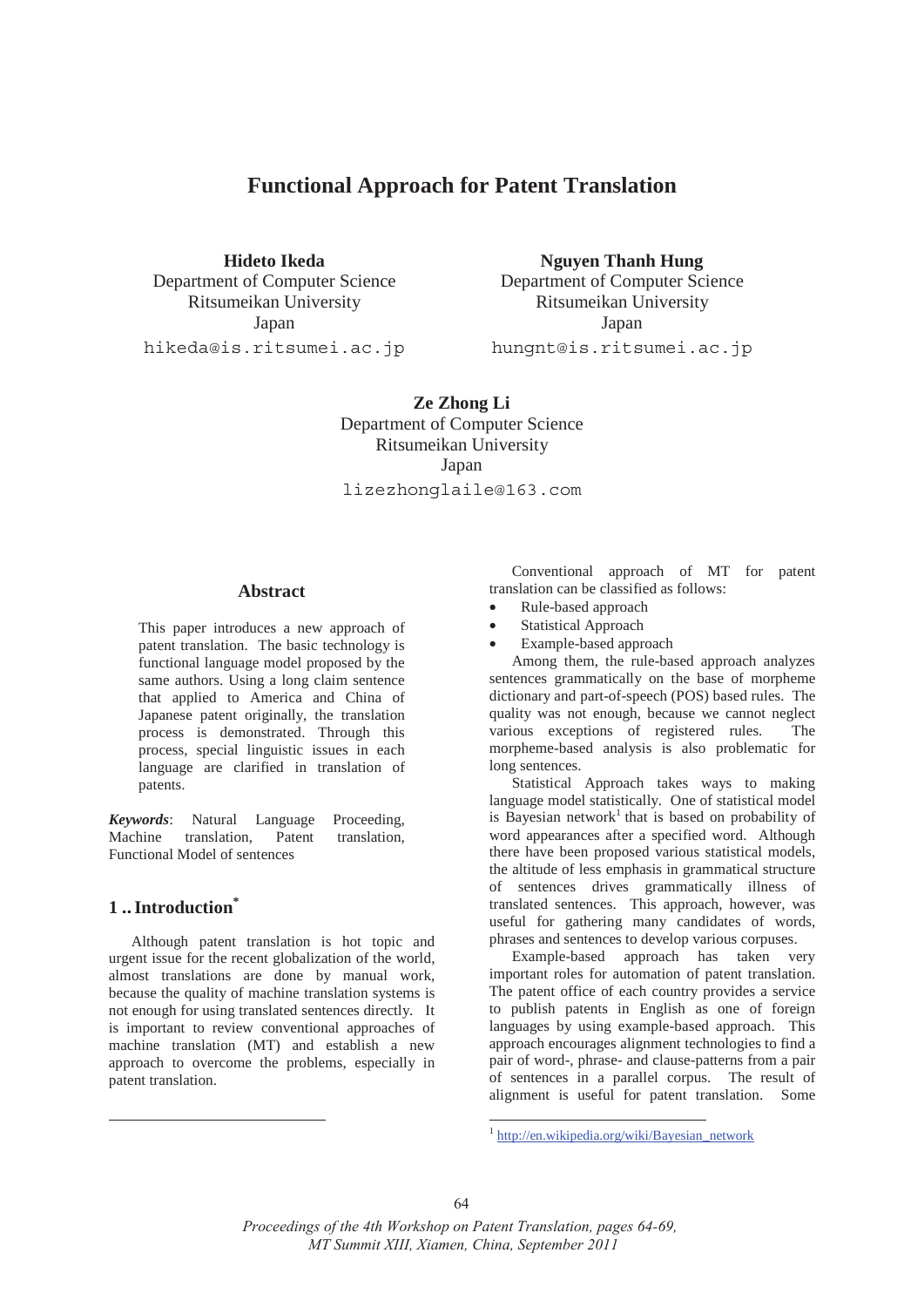patent offices, [Japio 2010, kipo 2011] have collected several hundred patterns from the patents and improved the quality of translated patents, but still not enough.

Almost real products of patent translation adopt a combination of these approaches to improve the quality of translation.

This paper introduces a new approach of MT and application to patent sentences to show how to translate patent sentences and some linguistic issues specially appeared in patent sentences.

## **2 Example of a Patent Translation**

## **2.1 Sample sentence of a patent**

One of special characteristics of patent sentences is the length of sentence, especially sentence for claim because each claim has to be described one sentence. We shall show one example of claim sentence.

#### (Original sentence into English)

*"A first aspect of the present invention is directed to an information processing system, including a first information processing apparatus and a second information processing apparatus, wherein the first information processing apparatus includes: a first object storage portion in which at least one object having at least one data node and at least one application node that are hierarchical can be stored; a first instruction receiving portion that receives an object instruction, which is an instruction having an object identifier for identifying an object and is an instruction for the object, from the second information processing apparatus; a first object nonexistence information acquiring portion that acquires information to an effect that the object identified with the object identifier contained in the object instruction does not exist, in a case where the object does not exist; a first processing portion that processes the object identified with the object identifier contained in the object instruction according to the object instruction, in a case where the object exists; and a first transmitting portion that transmits result information, which is information acquired by the first object non-existence information acquiring portion or information on a result of the process executed by the first processing portion, to the second information processing apparatus; and the second information processing apparatus includes: a second non-existence case process information storage portion in which a pair of an object identifier and a non-existence case process identifier for identifying a process that is executed in a case where an object identified with the object identifier does not exist can be stored; a second receiving portion that receives the result information transmitted by the first information processing apparatus; a second processing portion that executes the process identified with the non-existence case process identifier corresponding to the object identifier of the object, in a case where the result information received by the second receiving portion is information to an effect*  *that the object does not exist; and a second output portion that outputs the result information received by the second receiving portion, in a case where the result information is not information to an effect that the object does not exist."* 

### **2.2 Functional decomposition of the English sentence**

The key flame of the English sentence is as follows;

*A first aspect of the present invention is directed to an information processing system, including a first information processing apparatus and a second information processing apparatus, wherein …*

By using our functional approach [Ikeda, et al 2011], the sentence can be expressed as the following sequence of functions:

*S0=A first-aspect-of-the-present-invention-is-directed-to-\_-, including-\_- and\_,-wherein-\_([N1],[N2],[N3],[S4]); N1= an information processing system; N2= a first information processing apparatus; N3= a second information processing apparatus;* 

Although *S4* is a sentence followed word "wherein", it can also be expressed by the following sequence of functions:

*S4= \_-includes-\_- and-\_-includes:-\_ ([N5],[N6],[N7],[N8]); N5= the- first-information-processing apparatus; N6=\_;-\_;-\_;-\_;-and-\_([N9],[N10],[N11],[N12],[N13]); N7= the second information processing apparatus; N8=\_;-\_;-\_;-and-\_([N14],[N15],[N16],[N17]);* 

N6 and N8 are lists of noun phrases. Since each element of these lists has similar structure, we shall show just one example of N9:

*N9=\_- in- which- ([N18],[S19]); N18= a first object storage portion; S19= \_-can-be-stored([N20]); N20= \_-having-\_ ([N21],[N22]); N21=at- least-one-\_([N23]); N22=\_-that- are hierarchical([N24]); N23=object; N24=\_- and-\_([N25],[N26]); N25= at- least-one-\_([N27]); N26= at- least-one-\_([N28]); N27= data node; N28= application node*

# **2.3 Problems of Phrase Alignment in English and Chinese**

Translation of "relative pronoun" of English into Chinese has many mistakes. Although a Chinese word with the same role of English "relative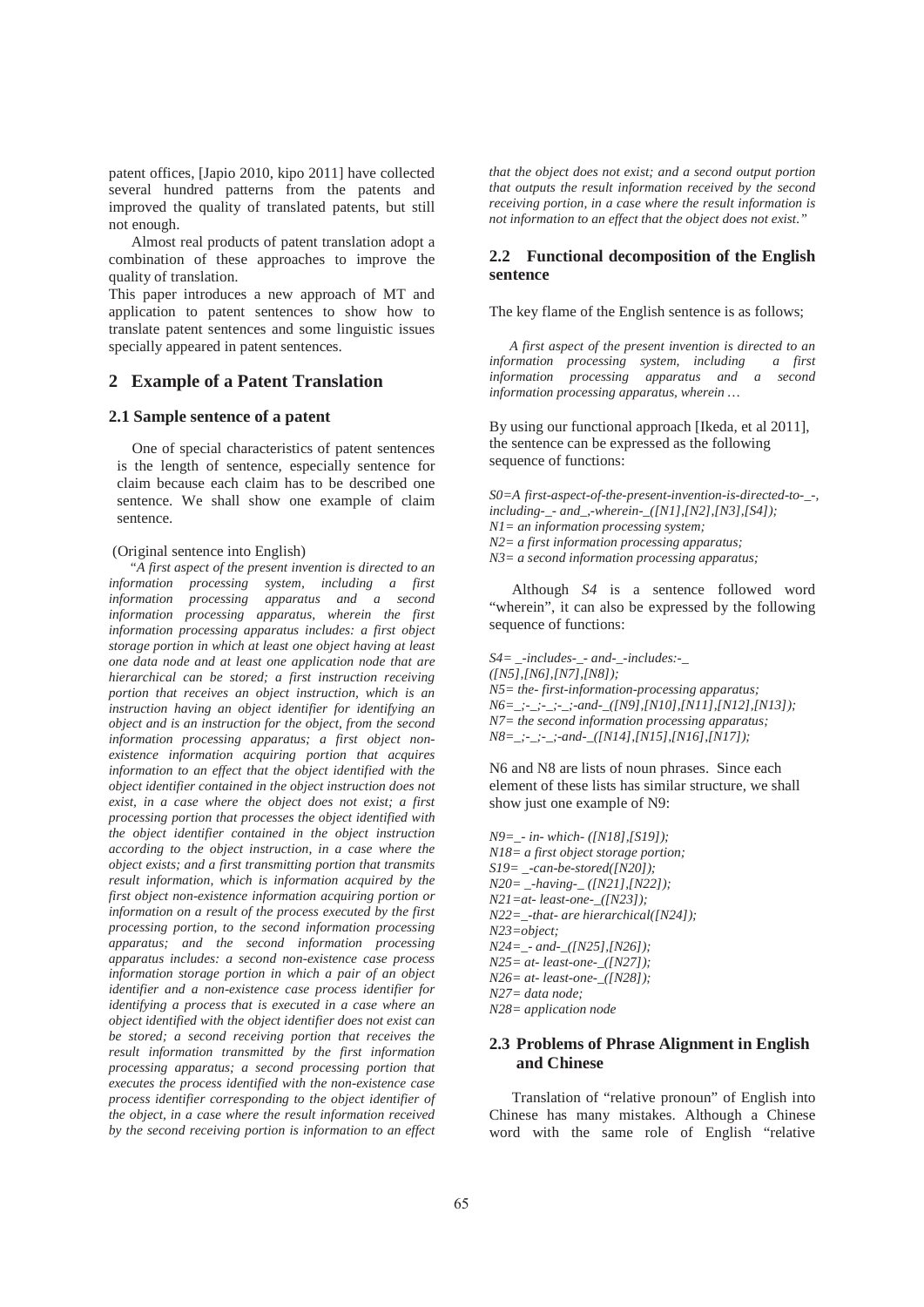pronoun" is particle "的". For example, a translation of English sentence "The book that you bought is really interesting." could be "你买的书真 有意思". The previous phrase of "的" in Chinese is a sentence "你买 (I bought)". It is possible to locate a sentence in front of "的", but it is not adequate to locate long sentence, especially if it includes another "的". For example in the patent sentence in Chinese, it is difficult to translate English sentences including a relative pronoun into Chinese

In such a case, we have to use 2 or more sentences to express one English sentence. For example, the following English noun phrase:

"*a first object storage portion in which at least one object having at least one data node and at least one application node that are hierarchical can be stored;*

is translated in to Chinese as follows:

"第一对象存储部,可存储一个以上的对象,该对 象具有数据的一个以上结点和应用程序的一个以 上结点, 且结点被层次化"

Is this Chinese phrase as a noun phrase? Ordinary grammar of Chinese cannot accept this sentence as a noun phrase. This type of translation, however, is done many cases in patent translation. How we can solve the problem?

# **3. Sets of Sentences**

# **3.1 Phrase set of Syntax of Sentence**

It is well-known that a sentence can be expressed as tree of some phrases, called a syntax tree as

((*A (first (aspect of (the (present invention))))) is directed to ((an ((information processing) system)), including )(a (first ((information processing) apparatus))) and (a ((second (information processing) apparatus))))))"*

Let  $Sy(s)$  be the set of all phrases of appeared in the syntax tree of sentence s and we have  $Sy(s) \subset$ *Ph(s)*. We collect all phrases of sentences appeared in set of sentences S as follows:

 $Ph(S) = \cup \{ Ph(s) / s \in S \}$ We can define the set of the set of all phrases appeared in syntax tree of sentences S as follows:

 $Sy(S) = U / Sn(s) / s \in S$ 

and we have

 $Sy(S) \subseteq Ph(S)$  *for any sentence set S.* 

# **3.2 Phrase Pattern Set**

In a phrase set *Sy(S)* of sentence set *S*, we have phrases that share a sub-phrase. For example, we have many sentences that share

*A first aspect of the present invention is directed to …* 

in patent documents( , this is a typical expression for a claim of patent.). This type of sub-string is called *a phrase pattern* and expressed as a strung function as follows:

*A-first-aspect-of-the-present-invention-is-directedto([N]);* 

Then we can express the first sentence as follows:

*"A first aspect of the present invention is directed to an* 

*information processing system"* 

*= A-first-aspect-of-the-present-invention-is-directedto([an information processing system])* 

A phrase function has a type that is POS of enumerated function. The POS is just 4 types of *N* for noun, *C* for complement, *P* for predicate and *S* for sentence in our function. We shall call such kind patterns that are created by syntax phrases *Sy(S)* for sentence set *S* as the phrase patterns and denoted by *PhP(S).* Phrase pattern can be contained a word itself. If *PhS* is a subset of *PhP(S)*, we can define a set of sentences *Sn(PhS)*.

### **3.3 Sentence sets**

Let  $S(L)$  be the set of correct sentences in language  $\vec{L}$ . There is a subset *F* of *S(L)* that is consisted of inadequate sentences to be translated, e.g., too-long sentences and ambiguous sentences even if the sentence is not illegal grammatically. This type of sentences should be classified into set F in this paper. There may be a set  $D(L)$  of sentences in  $S(L)$  – *F* having the following conditions:

- z ( Reversible translation condition ) There is a translation *g :*  $D(L) \rightarrow D(L')$  for any pair of languages *L* and *L'*, that g(s) and g(s') has the same meaning and same syntactical structure.
- (Minimum set) There is only one sentence with the same meaning, that is If  $g(s) = g(s')$  in D(L') then  $s = s'$  in D(L) for *any s and s' in D(L)*.
- (Sufficiency)

For any sentence s in  $S(L)$  – *F, there is a sentence s' in D(L) so that s and s' have the same meaning, but not necessary to have the same syntactical structure. This sentence s' is*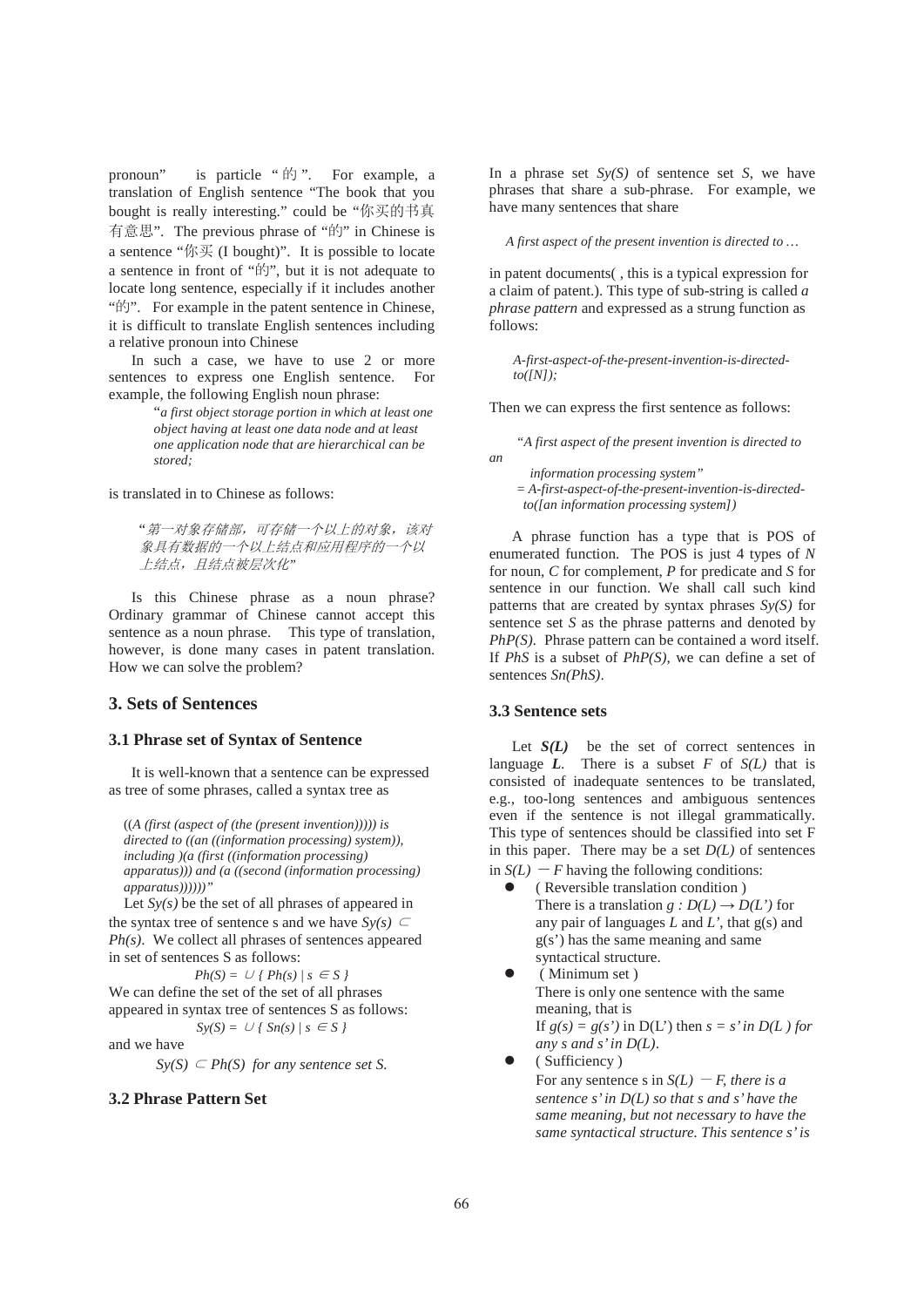#### *called canonical form of s in this paper.*

The set of D is called a canonical set of sentence in language L. This definition of a canonical sentence set drives a function from  $S(L)$  – *F* to D and denoted by *c*. There are two or more canonical sets for a language. For example, there are different styles, e.g., oral conversation style, official document style and childrenese.

### **3.4 Natural sentence set**

In  $S(L)$  – *F*, there is a set of sentences that is *widely accepted* among native speakers. Usually, corpus sentences are selected from the set of such sentences. This paper refers such kind sentence set to a set of all natural sentences in language *L* and denotes *C(L)*.

### **3.5 What is translation of sentences?**

By using the above sets of sentences, we can define an activity translation as follows: Translation from language *S(L)* to *S(L' )* is a function t satisfies the following conditions:

```
If t(s) = s' and s \in Nat(L) then s' \in
```
Table 1: Syntactical Structure

 $Nat(L')$ 

For any s is in  $S(L)$ , there exists s'in  $Nat(L)$  so that  $g(c(s)) = c(t(s))$ 

In the example of the above sentence, we have

s = "第一对象存储部,可存储一个以上的对象,该 对象具有数据的一个以上结点和应用程序的一个以  $\pm \hat{\mathcal{A}}$   $\hat{\mathcal{A}}$ ,  $\hat{H}$   $\hat{\mathcal{A}}$   $\hat{\mathcal{B}}$   $\hat{\mathcal{B}}$   $\hat{\mathcal{C}}$   $\hat{\mathcal{C}}$   $\hat{\mathcal{C}}$   $\hat{\mathcal{C}}$   $\hat{\mathcal{C}}$   $\hat{\mathcal{C}}$   $\hat{\mathcal{C}}$   $\hat{\mathcal{C}}$   $\hat{\mathcal{C}}$   $\hat{\mathcal{C}}$   $\hat{\mathcal{C}}$   $\hat{\mathcal{C}}$   $\hat{\mathcal{C}}$   $\hat{\mathcal{C}}$  *s'=* "*A first object storage portion can store at least one object having at least one data node and at least one application node that are hierarchical.*"  $\epsilon$ *Nat("E") and*  $t(s)=s'$ ,

because

$$
c(s)=\n\begin{array}{ll}\n\ddot{x} &= \ddot{x} + \ddot{x} + \ddot{x} + \ddot{x} + \ddot{x} + \ddot{x} + \ddot{x} + \ddot{x} + \ddot{x} + \ddot{x} + \ddot{x} + \ddot{x} + \ddot{x} + \ddot{x} + \ddot{x} + \ddot{x} + \ddot{x} + \ddot{x} + \ddot{x} + \ddot{x} + \ddot{x} + \ddot{x} + \ddot{x} + \ddot{x} + \ddot{x} + \ddot{x} + \ddot{x} + \ddot{x} + \ddot{x} + \ddot{x} + \ddot{x} + \ddot{x} + \ddot{x} + \ddot{x} + \ddot{x} + \ddot{x} + \ddot{x} + \ddot{x} + \ddot{x} + \ddot{x} + \ddot{x} + \ddot{x} + \ddot{x} + \ddot{x} + \ddot{x} + \ddot{x} + \ddot{x} + \ddot{x} + \ddot{x} + \ddot{x} + \ddot{x} + \ddot{x} + \ddot{x} + \ddot{x} + \ddot{x} + \ddot{x} + \ddot{x} + \ddot{x} + \ddot{x} + \ddot{x} + \ddot{x} + \ddot{x} + \ddot{x} + \ddot{x} + \ddot{x} + \ddot{x} + \ddot{x} + \ddot{x} + \ddot{x} + \ddot{x} + \ddot{x} + \ddot{x} + \ddot{x} + \ddot{x} + \ddot{x} + \ddot{x} + \ddot{x} + \ddot{x} + \ddot{x} + \ddot{x} + \ddot{x} + \ddot{x} + \ddot{x} + \ddot{x} + \ddot{x} + \ddot{x} + \ddot{x} + \ddot{x} + \ddot{x} + \ddot{x} + \ddot{x} + \ddot{x} + \ddot{x} + \ddot{x} + \ddot{x} + \ddot{x} + \ddot{x} + \ddot{x} + \ddot{x} + \ddot{x} + \ddot{x} + \ddot{x} + \ddot{x} + \ddot{x} + \ddot{x} + \ddot{x} + \ddot{x} + \ddot{x} + \ddot{x} + \ddot{x} + \ddot{x} + \ddot{x} + \ddot{x} + \ddot{x} + \ddot{x} + \ddot{x} + \ddot{x} + \ddot{x} + \ddot{x} + \ddot{x} + \ddot{x} + \ddot{x} + \ddot{x}
$$

and *c(s)* and *s'* have the same syntactical structure as table 1.

| Table 1: Syntactical Structure           |                                                                                                                                                                                                                                                                                                                           |  |
|------------------------------------------|---------------------------------------------------------------------------------------------------------------------------------------------------------------------------------------------------------------------------------------------------------------------------------------------------------------------------|--|
| $S0 = -can\-store - (INI1, IN21);$       | $S0=$ , 可存储 ([N1],[N2]);                                                                                                                                                                                                                                                                                                  |  |
| $NI = "A first object storage portion";$ | N1="第一对象存储部";                                                                                                                                                                                                                                                                                                             |  |
| $N2 =$ -that- are hierarchical([N3]);    | $N3 = \n\mathcal{A} \n\mathcal{A}$ ([N4],[N5]);                                                                                                                                                                                                                                                                           |  |
| $N3 =$ -having-([N4],[N5]);              | N2=_,且结点被层次化([N3]);                                                                                                                                                                                                                                                                                                       |  |
| $N4 = at-least-one$ ([N6]);              | $N4 = \rightarrow N \mathcal{U} \pm \mathcal{W}$ ([N6]);                                                                                                                                                                                                                                                                  |  |
| $NS =$ -and- ([N7],[N8]);                | $N5 = \frac{2}{N}$ ([N7],[N8]);                                                                                                                                                                                                                                                                                           |  |
| $N6 = object$ :                          | $N6 = \overline{N}/\overline{\mathcal{R}}$ :                                                                                                                                                                                                                                                                              |  |
| $N7 = at$ -least-one- ([N9]);            | $N7 = \rightarrow N/L$ ( $N91$ );                                                                                                                                                                                                                                                                                         |  |
| $N8 = at$ -least-one- ([N10]);           | $NS = -\frac{1}{2}$ $\frac{1}{2}$ $\frac{1}{2}$ $\frac{1}{2}$ $\frac{1}{2}$ $\frac{1}{2}$ $\frac{1}{2}$ $\frac{1}{2}$ $\frac{1}{2}$ $\frac{1}{2}$ $\frac{1}{2}$ $\frac{1}{2}$ $\frac{1}{2}$ $\frac{1}{2}$ $\frac{1}{2}$ $\frac{1}{2}$ $\frac{1}{2}$ $\frac{1}{2}$ $\frac{1}{2}$ $\frac{1}{2}$ $\frac{1}{2}$ $\frac{1}{2}$ |  |
| $N9 = data \cdot object;$                | N9=数据结点;                                                                                                                                                                                                                                                                                                                  |  |
| $N10$ =application-object;               | N10=应用程序结点:                                                                                                                                                                                                                                                                                                               |  |

### **4**ˊ**Translation of Patent Documents**

We shall show the overview of our translation system based on the functional approach. The keys are the function dictionary and parsing algorithm.

## **4.1 Statistics of Patent Data for NTCIR-9**

 The structure of function dictionary includes about 37,468 functions from the training data of Japanese-English patent sentences supplied by NTCIR-9 project as follows:

|  | 389,146 | Sentences |
|--|---------|-----------|
|--|---------|-----------|

- z 2845 Verbs patterns
- 86 Conjunction patterns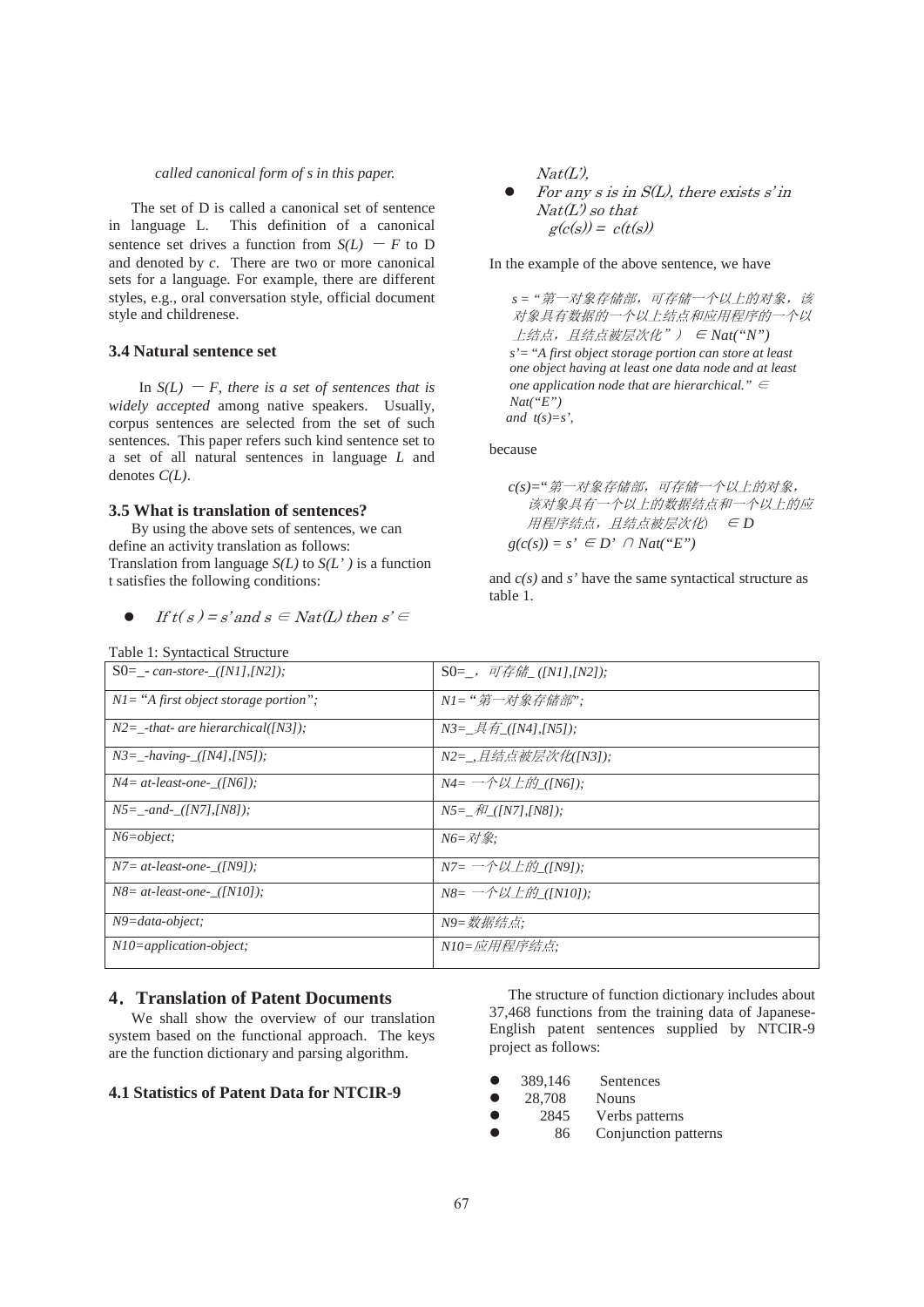- 1564 Sentence Final Expressions
	- 417 Adverbs

Then the function dictionary excluding nouns is less than 10,000 functions. It is not difficult to construct functional dictionaries. Also Japio and Kipo collected about several hundred individual patterns from their patens, it is enough to collect just 50,000 phrase patterns excluding nouns.

### **4.2 Parsing algorithm of patent sentences**

The parsing can be done by peering algorithm proposed by the authors [Ikeda et al, 2011]. The peering algorithm takes top-down analysis and solve the diversity program of computing, especially long sentences such as patent claim statements.

# **4.3 Translation of English Patent into Chinese**

 If we prepare the Chinese function set corresponding to the set of English functions mentioned in Section 2.2 as follows:

 $SO = \pm \frac{2\pi}{N} - \frac{1}{N}$ 人明的\_, 其具备\_和\_, 其中, \_*([N1],[N2],[N3],[S4]); N1=*ؑ༴⨶㌫㔏*; N2=第一信息处理装置*; *N3=第二信息处理装置*; *S4*=\_具备: \_;\_*具备:* \_;([N5],[N6],[N7],[N8]); *N5=上述第一信息处理装置*; *N6=\_\_\_\_*B*([N9],[N10],[N11],[N12],[N13]); N7=上述第二信息处理装置;; N8*=\_;\_;\_;\_;\_*([N14],[N15],[N16],[N17]); N9=\_,\_([N18],[S19]); N18=第一对象存储部*;  $S19 = \overrightarrow{\nabla} \overrightarrow{\mathcal{F}}$  ( $\overrightarrow{\mathcal{F}}$  ([N20]); *N20*=  $I$ *具有*<sub>*\_</sub></sup> ([N21],[N22]);*</sub> *N21*=一个以上的\_([N23]); *N22=\_*㻛ቲ⅑ॆ*([N24]); N23=*䈕ሩ䊑*; N24=\_*઼*\_([N25],[N26]); N25*=一个以上的 ([N27]); *N26*=一个以上的 ([N28]); *N27=* ᮠᦞⲴ㔃⛩*; N28=应用程序结点*;

Then we have translated the English sentence into Chinese as follows:

"本第一发明的信息处理系统,其具备第一信息处理 装置和第二信息处理装置,其中,上述第一信息处理装 置具备: 第一对象存储部, 可存储一个以上的对象, 该 对象具有数据的一个以上结点和应用程序的一个以上结 点, 且结点被层次化: 第一指令接收部, 从上述第二信

息处理装置接收对象指令,该对象指令是具有用于识别 对象的对象标识符的指令, 是对该对象的指令; 第一对 象不存在信息取得部,当由上述对象指令所具有的对象 标识符进行识别的对象不存在时, 取得该对象不存在的 信息: 第一处理部, 当由上述对象指令所具有的对象标 识符进行识别的对象存在时,根据上述对象指令来处理 对象;第一发送部,将上述第一对象不存在信息取得部 取得的信息即结果信息,或者上述第一处理部处理的结 果的信息即结果信息,发送给上述第二信息处理装置; 上述第二信息处理装置具备:第二不存在时处理信息存 储部,可将对象标识符和不存在时处理标识符成对地存 储,该不存在时处理标识符用于识别由该对象标识符识 别的对象不存在时进行的处理; 第二接收部, 接收上述 第一信息处理装置发送的结果信息;第二处理部,当上 述第二接收部接收的结果信息为对象不存在的信息时, 执行由对应于该对象的对象标识符的不存在时处理标识 符所识别的处理; 第二输出部, 当上述第二接收部接收 的结果信息不是对象不存在的信息时,输出该结果信 DŽ*"* 

### **5. Supporting patent document writing**

The functional approach is also useful in writing patent documents. The detail is introduced in the following paper [Ikeda, WTIM' 2011]. The process is done by Left-right input approach to write sentences using phrase patterns registered in the function dictionary. In this case, we need about 300 sentence patterns as phrase functions and about 3000 definition sentence patterns added to the common function dictionary.

# **6. Conclusion and Future Works**

This paper introduced a new approach for patent document translation and writing. This approach has a possibility to solve long-term issues of the quality of machine translation. In order to implement this approach, construction of the function dictionary is necessary. But we have never finished it yet. This is our future work.

# **References**

- Alagin(Advanced Language Information Forum) . 2009. http://www.alagin.jp/purpose-e.html
- Barkley Aligner. 2009. *A word alignment software package for machine translation*. http:// code. google. com/p / berkeleyaligner/
- Babych, B., Hartley, A. 2003. *Improving Machine-Translation Quality with Automatic named EntityRecognition*. Proc. EACL-EAMT, Budapest.
- Brown, P. F., Pietra, S. A. D, Pietra, V. L. D., and Mercer, R. L. 1993. *The mathematics of statistical*